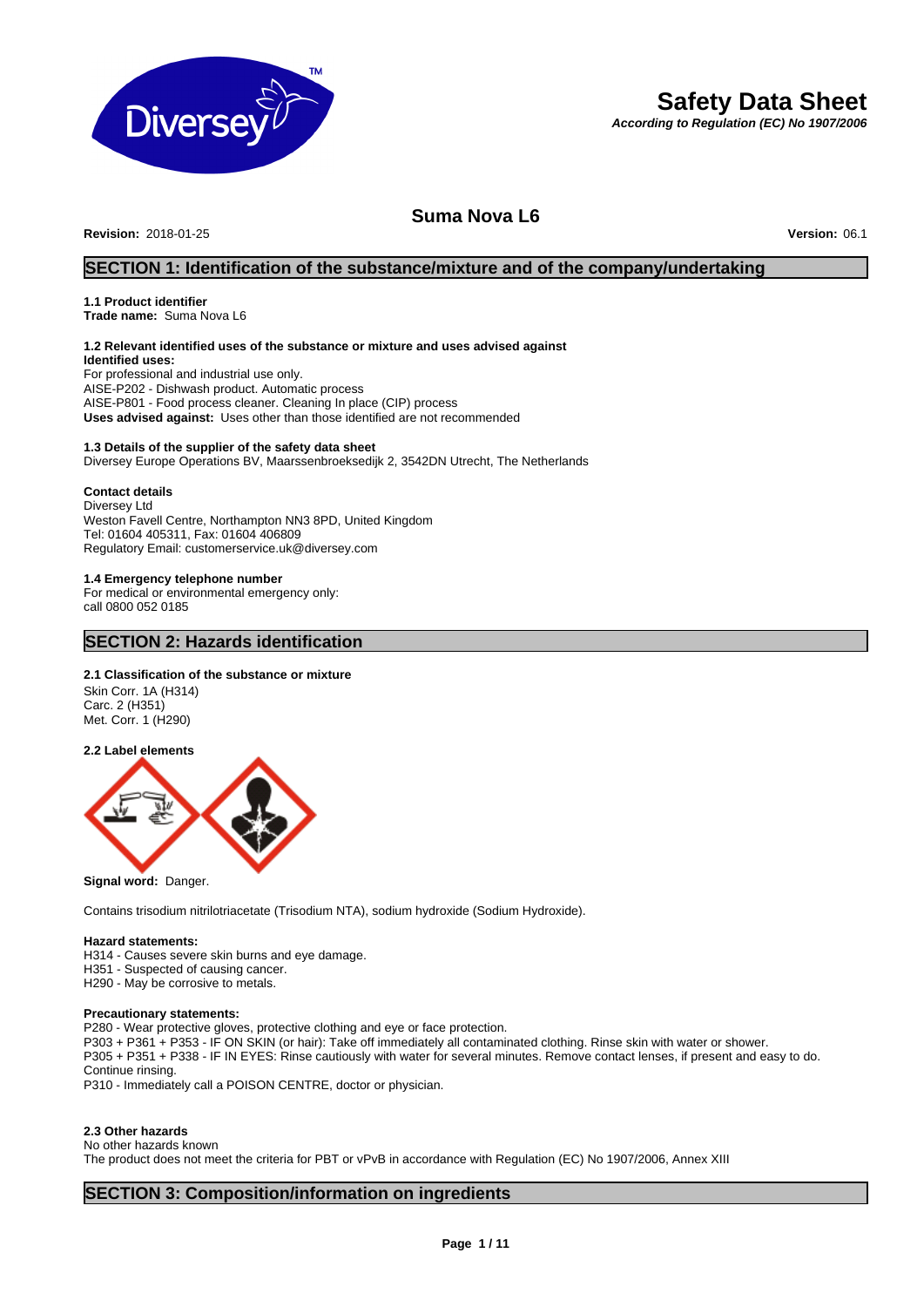## **Suma Nova L6**

#### **3.2 Mixtures**

| Ingredient(s)               | <b>EC</b> number | <b>CAS number</b> | <b>REACH number</b> | <b>Classification</b>                                        | <b>Notes</b> | Weight<br>percent |
|-----------------------------|------------------|-------------------|---------------------|--------------------------------------------------------------|--------------|-------------------|
| trisodium nitrilotriacetate | 225-768-6        | 5064-31-3         | 01-2119519239-36    | Carc. 2 (H351)<br>Acute Tox. 4 (H302)<br>Eye Irrit. 2 (H319) |              | $10 - 20$         |
| sodium hydroxide            | 215-185-5        | 1310-73-2         | 01-2119457892-27    | Skin Corr. 1A (H314)<br>Met. Corr. 1 (H290)                  |              | $3 - 10$          |

\* Polymer.

Workplace exposure limit(s), if available, are listed in subsection 8.1.

[1] Exempted: ionic mixture. See Regulation (EC) No 1907/2006, Annex V, paragraph 3 and 4. This salt is potentially present, based on calculation, and included for classification and labelling purposes only. Each starting material of the ionic mixture is registered, as required.

[2] Exempted: included in Annex IV of Regulation (EC) No 1907/2006.

[3] Exempted: Annex V of Regulation (EC) No 1907/2006.

[4] Exempted: polymer. See Article 2(9) of Regulation (EC) No 1907/2006.

For the full text of the H and EUH phrases mentioned in this Section, see Section 16.

### **SECTION 4: First aid measures**

| 4.1 Description of first aid measures                           |                                                                                                                            |
|-----------------------------------------------------------------|----------------------------------------------------------------------------------------------------------------------------|
| <b>General Information:</b>                                     | IF exposed or concerned: Get medical advice or attention.                                                                  |
| Inhalation:                                                     | Get medical attention or advice if you feel unwell.                                                                        |
| <b>Skin contact:</b>                                            | Wash skin with plenty of lukewarm, gently flowing water for at least 30 minutes. Take off                                  |
|                                                                 | immediately all contaminated clothing and wash it before re-use. Immediately call a POISON<br>CENTRE, doctor or physician. |
| Eye contact:                                                    | Immediately rinse eyes cautiously with lukewarm water for several minutes. Remove contact lenses,                          |
|                                                                 | if present and easy to do. Continue rinsing. Immediately call a POISON CENTRE, doctor or<br>physician.                     |
| Ingestion:                                                      | Rinse mouth. Immediately drink 1 glass of water. Do NOT induce vomiting. Keep at rest.                                     |
|                                                                 | Immediately call a POISON CENTRE, doctor or physician.                                                                     |
| Self-protection of first aider:                                 | Consider personal protective equipment as indicated in subsection 8.2.                                                     |
| 4.2 Most important symptoms and effects, both acute and delayed |                                                                                                                            |
|                                                                 |                                                                                                                            |

| <b>FILE INTO A HILPOTTAILLE SYTTPLOTIES AND CHOCLES, DOLLI ACALC AND GOTAY CO</b> |                                                                                                     |
|-----------------------------------------------------------------------------------|-----------------------------------------------------------------------------------------------------|
| Inhalation:                                                                       | Suspected of causing cancer.                                                                        |
| <b>Skin contact:</b>                                                              | Causes severe burns. Suspected of causing cancer.                                                   |
| Eve contact:                                                                      | Causes severe or permanent damage.                                                                  |
| Ingestion:                                                                        | Suspected of causing cancer. Ingestion will lead to a strong caustic effect on mouth and throat and |
|                                                                                   | to the danger of perforation of oesophagus and stomach.                                             |

#### **4.3 Indication of any immediate medical attention and special treatment needed**

No information available on clinical testing and medical monitoring. Specific toxicological information on substances, if available, can be found in section 11.

### **SECTION 5: Firefighting measures**

#### **5.1 Extinguishing media**

Carbon dioxide. Dry powder. Water spray jet. Fight larger fires with water spray jet or alcohol-resistant foam.

#### **5.2 Special hazards arising from the substance or mixture** No special hazards known.

### **5.3 Advice for firefighters**

As in any fire, wear self contained breathing apparatus and suitable protective clothing including gloves and eye/face protection.

### **SECTION 6: Accidental release measures**

#### **6.1 Personal precautions, protective equipment and emergency procedures**

Wear suitable protective clothing, gloves and eye/face protection.

#### **6.2 Environmental precautions**

Do not allow to enter drainage system, surface or ground water. Dilute with plenty of water.

#### **6.3 Methods and material for containment and cleaning up**

Use neutralising agent. Absorb onto dry sand or similar inert material.

#### **6.4 Reference to other sections**

For personal protective equipment see subsection 8.2. For disposal considerations see section 13.

### **SECTION 7: Handling and storage**

#### **7.1 Precautions for safe handling**

**Measures to prevent fire and explosions:** No special precautions required.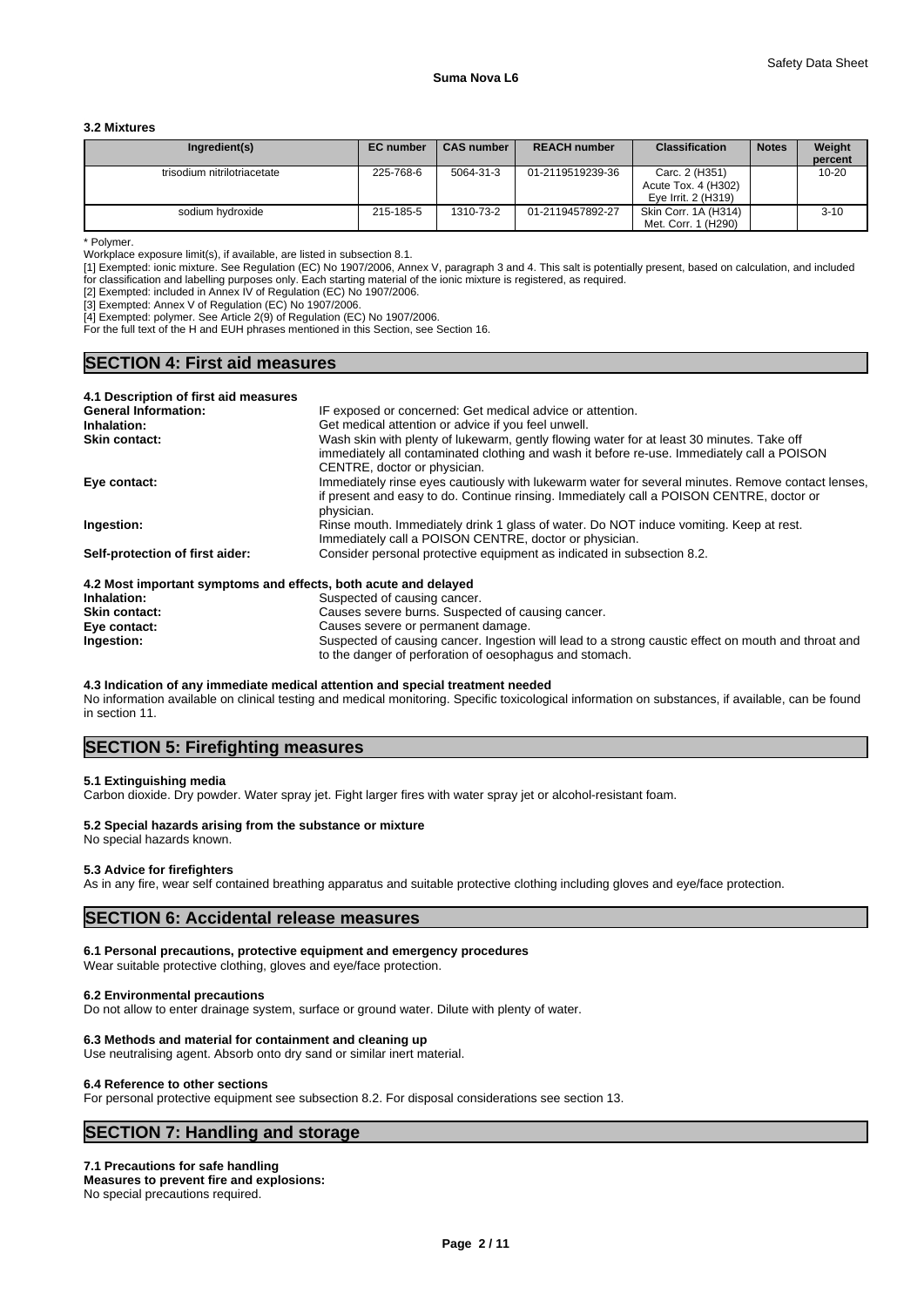#### **Measures required to protect the environment:**

For environmental exposure controls see subsection 8.2.

#### **Advices on general occupational hygiene:**

Handle in accordance with good industrial hygiene and safety practice. Keep away from food, drink and animal feeding stuffs. Do not mix with other products unless adviced by Diversey. Wash hands before breaks and at the end of workday. Wash face, hands and any exposed skin thoroughly after handling. Take off immediately all contaminated clothing. Wash contaminated clothing before reuse. Store used personal protective equipment separately. Use personal protective equipment as required. Avoid contact with skin and eyes. Use only with adequate ventilation.

#### **7.2 Conditions for safe storage, including any incompatibilities**

Store in accordance with local and national regulations. Keep only in original container. Store in a closed container. For conditions to avoid see subsection 10.4. For incompatible materials see subsection 10.5.

#### **7.3 Specific end use(s)**

No specific advice for end use available.

### **SECTION 8: Exposure controls/personal protection**

#### **8.1 Control parameters Workplace exposure limits**

Air limit values, if available:

| Ingredient(s)    | <b>UK</b><br>Long term<br>value(s | <b>UK</b><br><b>Short term</b><br>value(s) |  |
|------------------|-----------------------------------|--------------------------------------------|--|
| sodium hydroxide |                                   | 2 ma/m<br>-                                |  |

Biological limit values, if available:

Recommended monitoring procedures, if available:

Additional exposure limits under the conditions of use, if available:

### **DNEL/DMEL and PNEC values**

**Human exposure** DNEL oral exposure - Consumer (mg/kg bw)

| Ingredient(s)               | <b>Short term - Local</b><br>effects | <b>Short term - Systemic</b><br>effects | Long term - Local<br>effects | <b>I Long term - Systemic I</b><br>effects |
|-----------------------------|--------------------------------------|-----------------------------------------|------------------------------|--------------------------------------------|
| trisodium nitrilotriacetate |                                      | v.J                                     |                              | U.O                                        |
| sodium hydroxide            |                                      |                                         |                              |                                            |

#### DNEL dermal exposure - Worker

| Ingredient(s)               | Short term - Local<br>effects | <b>Short term - Systemic</b><br>effects (mg/kg bw) | 'Long term - Local<br>effects | <b>I Long term - Systemic I</b><br>effects (mg/kg bw) |
|-----------------------------|-------------------------------|----------------------------------------------------|-------------------------------|-------------------------------------------------------|
| trisodium nitrilotriacetate |                               | $-$<br>ن ، ، ا                                     |                               |                                                       |
| sodium hydroxide            | 2%                            |                                                    |                               |                                                       |

DNEL dermal exposure - Consumer

| Ingredient(s)               | <b>Short term - Local</b><br>effects | <b>Short term - Systemicl</b><br>effects (mg/kg bw) | Long term - Local<br>effects | I Long term - Systemic I<br>effects (mg/kg bw) |  |
|-----------------------------|--------------------------------------|-----------------------------------------------------|------------------------------|------------------------------------------------|--|
| trisodium nitrilotriacetate |                                      |                                                     |                              |                                                |  |
| sodium hydroxide            | ? %                                  |                                                     |                              |                                                |  |

DNEL inhalatory exposure - Worker (mg/m<sup>3</sup> )

| Ingredient(s)               | Short term - Local<br>effects | <b>Short term - Systemic</b><br>effects | Long term - Local<br>effects | <b>I Long term - Systemic I</b><br>effects |
|-----------------------------|-------------------------------|-----------------------------------------|------------------------------|--------------------------------------------|
| trisodium nitrilotriacetate | No data available             | 5.25                                    | No data available            | ن.ن                                        |
| sodium hvdroxide            |                               |                                         |                              |                                            |

DNEL inhalatory exposure - Consumer (mg/m<sup>3</sup> )

| Ingredient(s)               | <b>Short term - Local</b><br>effects | <b>Short term - Systemic</b><br>effects | Long term - Local<br>effects | I Long term - Systemic<br>effects |
|-----------------------------|--------------------------------------|-----------------------------------------|------------------------------|-----------------------------------|
| trisodium nitrilotriacetate | No data available                    | 75<br>ن ان ا                            | 75                           | 0.8                               |
| sodium hydroxide            |                                      |                                         |                              |                                   |

#### **Environmental exposure**

Environmental exposure - PNEC

| Ingredient(s)               |        | Surface water, fresh Surface water, marine | Intermittent (mg/l) | Sewage treatment |
|-----------------------------|--------|--------------------------------------------|---------------------|------------------|
|                             | (mg/l) | (mg/l)                                     |                     | plant (mg/l)     |
| trisodium nitrilotriacetate | 0.93   | 0.093                                      | v.o                 | 270              |
| sodium hydroxide            |        |                                            |                     |                  |

```
Environmental exposure - PNEC, continued
```

| <b>Teshwater</b> | marine<br>Sediment. | . |  |
|------------------|---------------------|---|--|
|                  |                     |   |  |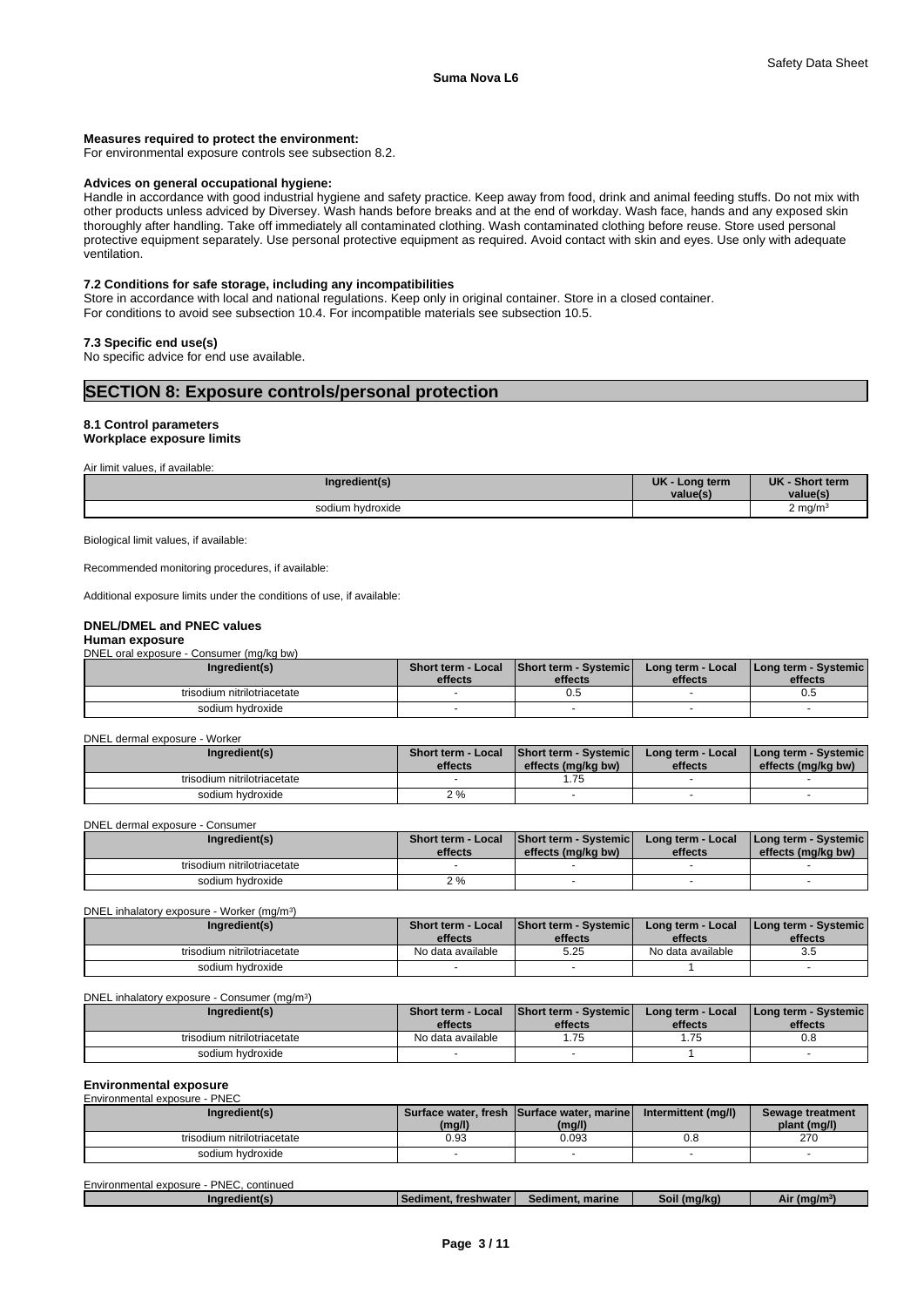|                             | $\sim$ |       |       |     |  |
|-----------------------------|--------|-------|-------|-----|--|
| trisodium nitrilotriacetate | 3.64   | 0.364 | 0.182 | 0.8 |  |
| sodium hvdroxide            |        |       |       |     |  |

#### **8.2 Exposure controls**

*The following information applies for the uses indicated in subsection 1.2 of the Safety Data Sheet. If available, please refer to the product information sheet for application and handling instructions. Normal use conditions are assumed for this section.*

*Recommended safety measures for handling the undiluted product:*

*Covering activities such as filling and transfer of product to application equipment, flasks or buckets*

| Appropriate engineering controls:    | If the product is diluted by using specific dosing systems with no risk of splashes or direct skin<br>contact, the personal protection equipment as described in this section is not required. Where<br>possible: use in automated/closed system and cover open containers. Transport over pipes. Filling<br>with automatic systems. Use tools for manual handling of product. |
|--------------------------------------|--------------------------------------------------------------------------------------------------------------------------------------------------------------------------------------------------------------------------------------------------------------------------------------------------------------------------------------------------------------------------------|
| Appropriate organisational controls: | Avoid direct contact and/or splashes where possible. Train personnel.                                                                                                                                                                                                                                                                                                          |
| Personal protective equipment        |                                                                                                                                                                                                                                                                                                                                                                                |
| Eye / face protection:               | Safety glasses or goggles (EN 166). The use of a full-face shield or other full-face protection is<br>strongly recommended when handling open containers or if splashes may occur.                                                                                                                                                                                             |
| Hand protection:                     | Chemical-resistant protective gloves (EN 374). Verify instructions regarding permeability and<br>breakthrough time, as provided by the gloves supplier. Consider specific local use conditions, such<br>as risk of splashes, cuts, contact time and temperature.                                                                                                               |
|                                      | Suggested gloves for prolonged contact: Material: butyl rubber Penetration time: >= 480 min<br>Material thickness: $>= 0.7$ mm                                                                                                                                                                                                                                                 |
|                                      | Suggested gloves for protection against splashes: Material: nitrile rubber Penetration time: >= 30<br>min Material thickness: $\geq 0.4$ mm                                                                                                                                                                                                                                    |
|                                      | In consultation with the supplier of protective gloves a different type providing similar protection may<br>be chosen.                                                                                                                                                                                                                                                         |
| <b>Body protection:</b>              | Wear chemical-resistant clothing and boots in case direct dermal exposure and/or splashes may<br>occur (EN 14605).                                                                                                                                                                                                                                                             |
| <b>Respiratory protection:</b>       | No special requirements under normal use conditions.                                                                                                                                                                                                                                                                                                                           |
|                                      |                                                                                                                                                                                                                                                                                                                                                                                |

**Environmental exposure controls:** Should not reach sewage water or drainage ditch undiluted or unneutralised.

*Recommended safety measures for handling the diluted product:*

**Recommended maximum concentration (%):** 0.5

| Appropriate engineering controls:<br>Appropriate organisational controls: | No special requirements under normal use conditions.<br>No special requirements under normal use conditions. |
|---------------------------------------------------------------------------|--------------------------------------------------------------------------------------------------------------|
| Personal protective equipment                                             |                                                                                                              |
| Eye / face protection:                                                    | No special requirements under normal use conditions.                                                         |
| Hand protection:                                                          | No special requirements under normal use conditions.                                                         |
| <b>Body protection:</b>                                                   | No special requirements under normal use conditions.                                                         |
| <b>Respiratory protection:</b>                                            | No special requirements under normal use conditions.                                                         |
|                                                                           |                                                                                                              |

**Environmental exposure controls:** No special requirements under normal use conditions.

### **SECTION 9: Physical and chemical properties**

**9.1 Information on basic physical and chemical properties Information in this section refers to the product, unless it is specifically stated that substance data is listed**

**Method / remark**

**Physical State:** Liquid **Colour:** Clear, Light, Yellow **Odour:** Product specific **Odour threshold:** Not applicable **pH:** > 12 (neat) **Melting point/freezing point (°C):** Not determined Not relevant to classification of this product **Initial boiling point and boiling range (°C):** Not determined

| Substance data, boiling point |       |                  |                      |
|-------------------------------|-------|------------------|----------------------|
| Ingredient(s)                 | Value | <b>Method</b>    | Atmospheric pressure |
|                               | 10(1) |                  | (hPa)                |
| trisodium nitrilotriacetate   | 100   | Method not given | 1013                 |
| sodium hydroxide              | > 990 | Method not given |                      |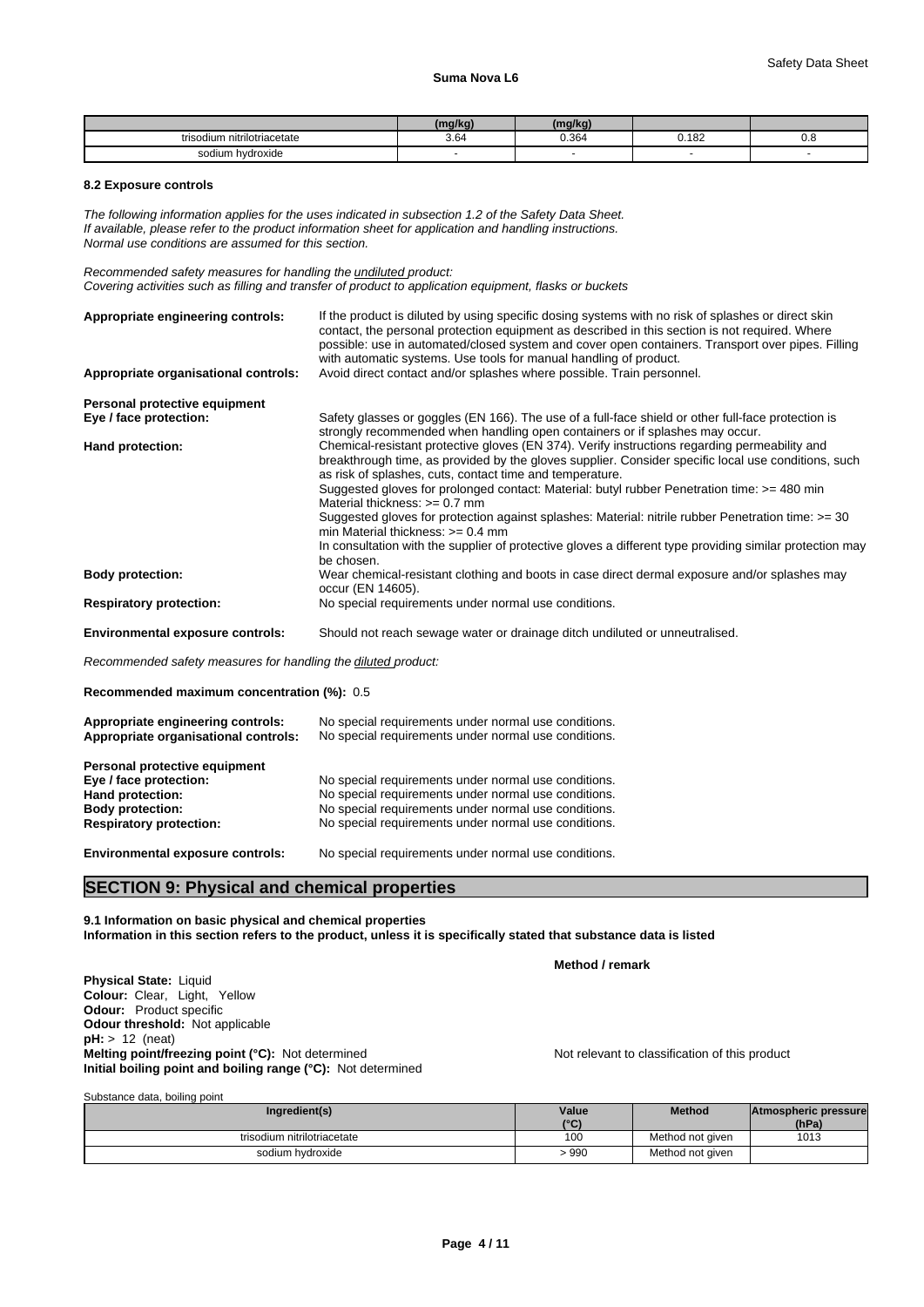**Method / remark**

#### *( UN Manual of Tests and Criteria, section 32, L.2 )* **Flash point (°C):** Not applicable. **Sustained combustion:** Not applicable. **Evaporation rate:** Not determined **Flammability (solid, gas):** Not applicable to liquids **Upper/lower flammability limit (%):** Not determined

Substance data, flammability or explosive limits, if available:

#### **Vapour pressure:** Not determined

**Method / remark**

Substance data, vapour pressure

| Ingredient(s)               | Value | <b>Method</b>    | Temperature  |
|-----------------------------|-------|------------------|--------------|
|                             | (Pa)  |                  | $10^{\circ}$ |
| trisodium nitrilotriacetate | 2400  | Method not given | 20           |
| sodium hydroxide            | 1330  | Method not given | 20           |

#### **Method / remark**

#### **Solubility in / Miscibility with Water:** Fully miscible **Vapour density:** Not determined **Relative density:** ≈1.27(20°C)

Substance data, solubility in water

| Ingredient(s)               | Value   | <b>Method</b>    | Temperature  |
|-----------------------------|---------|------------------|--------------|
|                             | (g/l)   |                  | $10^{\circ}$ |
| trisodium nitrilotriacetate | Soluble | Method not given |              |
| sodium hvdroxide            | 1000    | Method not given | oc<br>zu     |

Substance data, partition coefficient n-octanol/water (log Kow): see subsection 12.3

**Decomposition temperature:** Not applicable. **Autoignition temperature:** Not determined **Viscosity:** Not determined **Explosive properties:** Not explosive. **Oxidising properties:** Not oxidising.

#### **9.2 Other information**

**Corrosion to metals: Corrosive** 

**Surface tension (N/m):** Not determined **Notify 1988** Not relevant to classification of this product Corrosive **Corrosion to metals:** Corrosive **Corrosication** Weight of evidence

Substance data, dissociation constant, if available:

### **SECTION 10: Stability and reactivity**

#### **10.1 Reactivity**

No reactivity hazards known under normal storage and use conditions.

#### **10.2 Chemical stability**

Stable under normal storage and use conditions.

#### **10.3 Possibility of hazardous reactions**

No hazardous reactions known under normal storage and use conditions.

#### **10.4 Conditions to avoid**

None known under normal storage and use conditions.

#### **10.5 Incompatible materials**

Reacts with acids.

### **10.6 Hazardous decomposition products**

None known under normal storage and use conditions.

### **SECTION 11: Toxicological information**

#### **11.1 Information on toxicological effects**

Mixture data:.

### **Relevant calculated ATE(s):**

ATE - Oral (mg/kg): >2000

**Method / remark**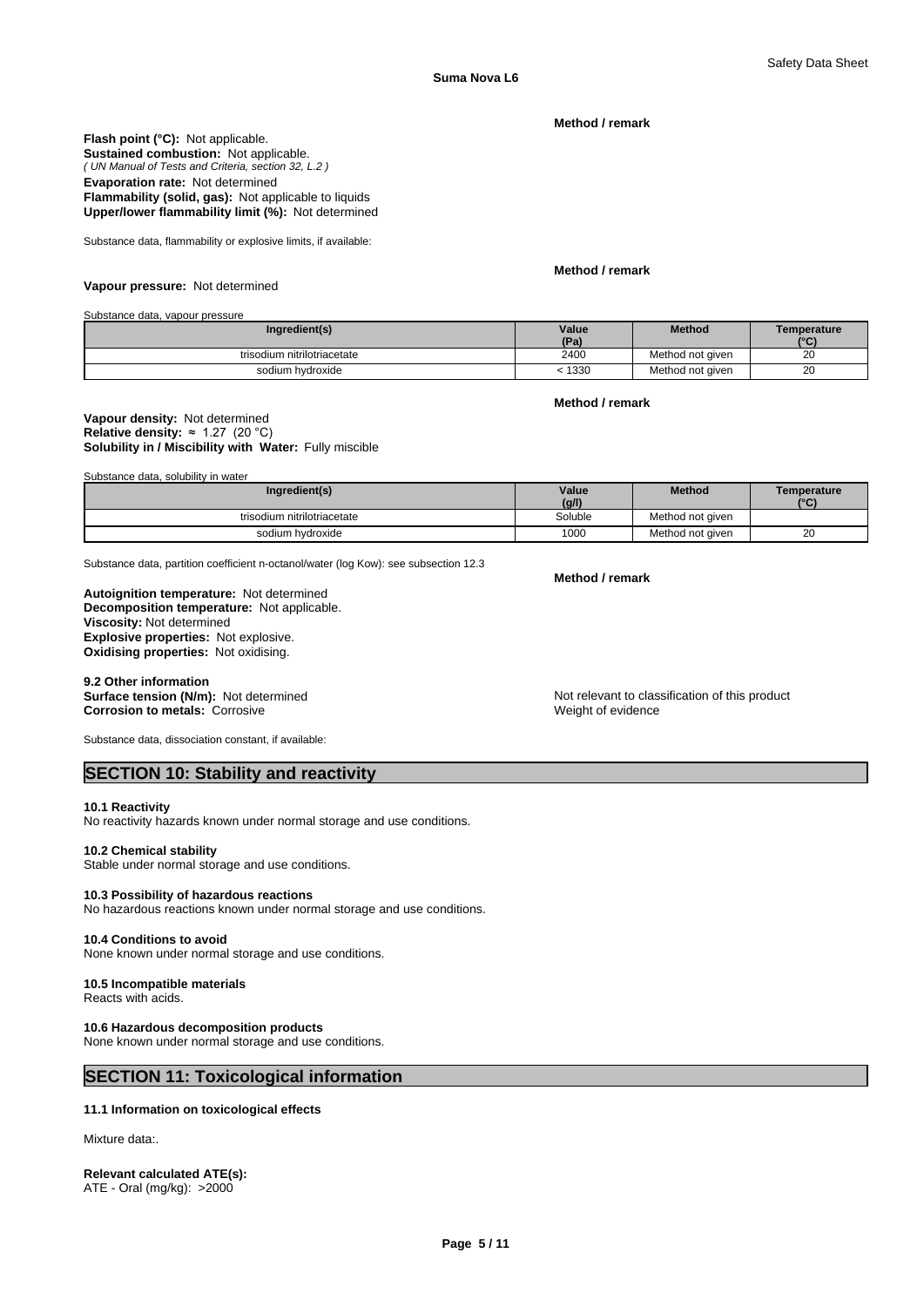Substance data, where relevant and available, are listed below:.

### **Acute toxicity**

Acute oral toxicity

| Ingredient(s)               | <b>Endpoint</b> | Value<br>(mg/kg) | <b>Species</b> | <b>Method</b>     | <b>Exposure</b><br>time (h) |
|-----------------------------|-----------------|------------------|----------------|-------------------|-----------------------------|
| trisodium nitrilotriacetate | ∟D 50           | 1740             | Rat            | OECD 401 (EU B.1) |                             |
| sodium hydroxide            |                 | No data          |                |                   |                             |
|                             |                 | available        |                |                   |                             |

#### Acute dermal toxicity

| Ingredient(s)               | <b>Endpoint</b> | Value<br>(mg/kg)     | <b>Species</b> | <b>Method</b>      | <b>Exposure</b><br>time (h) |
|-----------------------------|-----------------|----------------------|----------------|--------------------|-----------------------------|
| trisodium nitrilotriacetate | LD 50           | 10000                | Rat            | Non quideline test |                             |
| sodium hydroxide            |                 | No data<br>available |                |                    |                             |

Acute inhalative toxicity

| Ingredient(s)               | Endpoint        | Value<br>(mg/l)      | <b>Species</b> | <b>Method</b>    | <b>Exposure</b><br>time (h) |
|-----------------------------|-----------------|----------------------|----------------|------------------|-----------------------------|
| trisodium nitrilotriacetate | $\sim$<br>LV 50 |                      | Rat            | Method not given |                             |
| sodium hydroxide            |                 | No data<br>available |                |                  |                             |

# **Irritation and corrosivity** Skin irritation and corrosivity

| Ingredient(s)               | Result       | <b>Species</b> | <b>Method</b>    | <b>Exposure time</b> |
|-----------------------------|--------------|----------------|------------------|----------------------|
| trisodium nitrilotriacetate | Not irritant | Rabbit         | Method not given |                      |
| sodium hydroxide            | Corrosive    | Rabbit         | Method not given |                      |

Eye irritation and corrosivity

| Ingredient(s)               | Result    | <b>Species</b> | <b>Method</b>    | Exposure time |
|-----------------------------|-----------|----------------|------------------|---------------|
| trisodium nitrilotriacetate | Irritant  | Rabbit         | Method not given |               |
| sodium hydroxide            | Corrosive | Rabbit         | Method not given |               |

Respiratory tract irritation and corrosivity

| Ingredient(s)               | Result            | Species | <b>Method</b> | Exposure time |
|-----------------------------|-------------------|---------|---------------|---------------|
| trisodium nitrilotriacetate | No data available |         |               |               |
| sodium hydroxide            | No data available |         |               |               |

# **Sensitisation** Sensitisation by skin contact

| <b>OCHORDOMOTI DY JIMII CONGOL</b> |                 |                |                      |                   |
|------------------------------------|-----------------|----------------|----------------------|-------------------|
| Ingredient(s)                      | <b>Result</b>   | <b>Species</b> | <b>Method</b>        | Exposure time (h) |
| trisodium nitrilotriacetate        | Not sensitising | Guinea pig     | OECD 406 (EU B.6) /  |                   |
|                                    |                 |                | <b>Buehler test</b>  |                   |
| sodium hydroxide                   | Not sensitising |                | Human repeated patch |                   |
|                                    |                 |                | test                 |                   |

Sensitisation by inhalation

| redient(s)<br>anar <sup>r</sup> | Result            | Species | <b>Method</b> | Exposure time |
|---------------------------------|-------------------|---------|---------------|---------------|
| trisodium nitrilotriacetate     | No data available |         |               |               |
| sodium hydroxide                | No data available |         |               |               |

**CMR effects (carcinogenicity, mutagenicity and toxicity for reproduction)** Mutagenicity

| Ingredient(s)               | <b>Result (in-vitro)</b>               | <b>Method</b> | <b>Result (in-vivo)</b>                                | <b>Method</b>        |
|-----------------------------|----------------------------------------|---------------|--------------------------------------------------------|----------------------|
|                             |                                        | (in-vitro)    |                                                        | (in-vivo)            |
| trisodium nitrilotriacetate | No evidence for mutagenicity, negative |               | No evidence for mutagenicity, negative                 |                      |
|                             | test results                           |               | test results                                           |                      |
| sodium hydroxide            | No evidence for mutagenicity, negative |               | DNA repair test No evidence for mutagenicity, negative | <b>OECD 474 (EUI</b> |
|                             | test results                           | on rat        | test results                                           | B.12) OECD           |
|                             |                                        | hepatocytes   |                                                        | 475 (EU B.11)        |
|                             |                                        | OECD 473      |                                                        |                      |

#### **Carcinogenicity**

| Inaredient(s)                    | Effect                                                        |
|----------------------------------|---------------------------------------------------------------|
| า nitrilotriacetate<br>trisodium | ILimited evidence of a carcinogenic effect.                   |
| sodium hydroxide                 | N٥.<br>. weight-of-evidence<br>, evidence for carcinogenicity |

Toxicity for reproduction

| Ingredient(s) | Endpoint    | <b>Specific effect</b> | Value<br>$(mg/kg)$ bw/d) | Species | <b>Method</b>    | Exposure<br>time | <b>Remarks and other effects</b><br>reported |
|---------------|-------------|------------------------|--------------------------|---------|------------------|------------------|----------------------------------------------|
| trisodium     | <b>NOEL</b> | Developmental toxicity | 90                       | Rat     | <b>OECD 416.</b> |                  | No evidence for reproductive                 |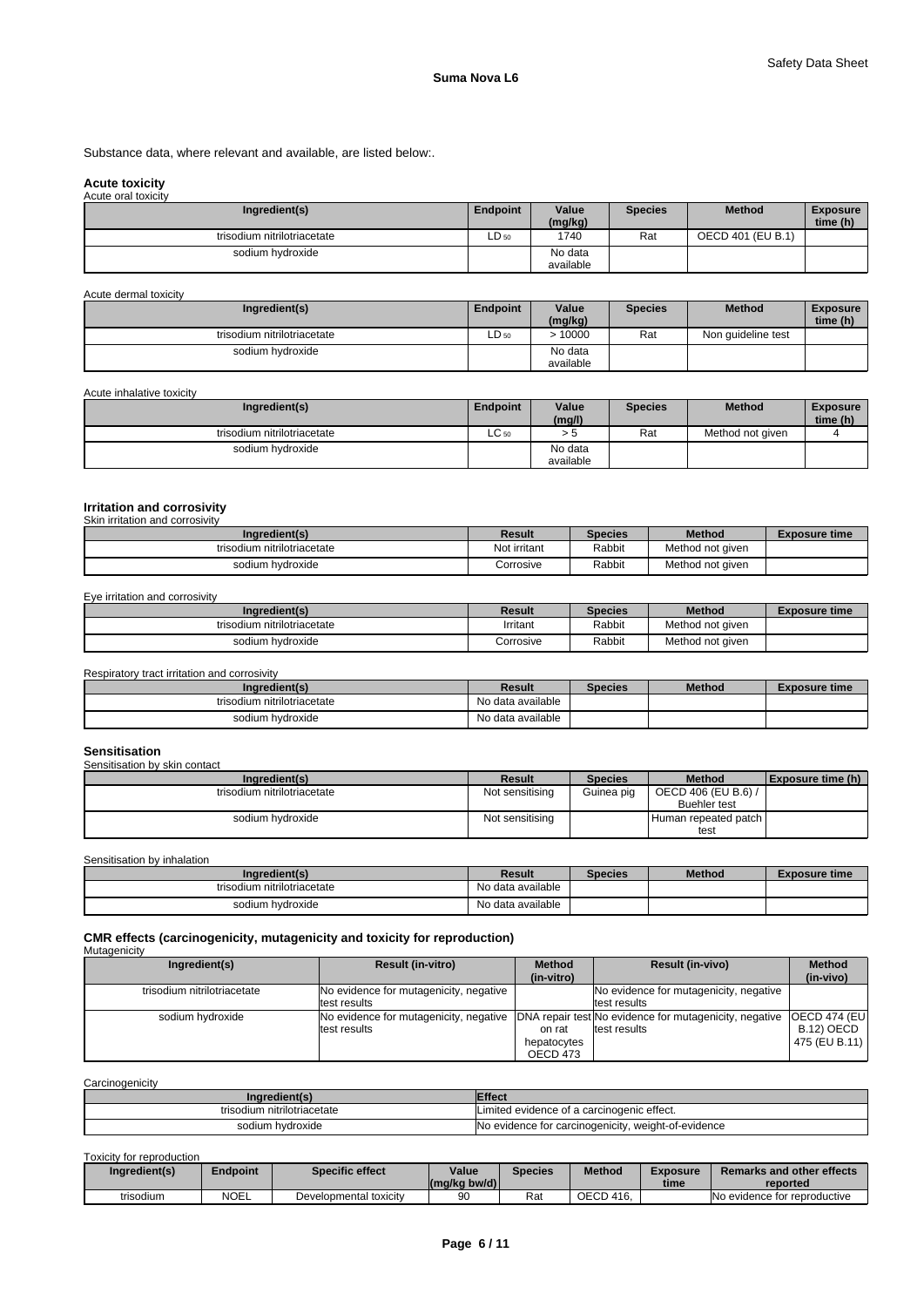| nitrilotriacetate |  |           | (EU B.35), | toxicity                      |
|-------------------|--|-----------|------------|-------------------------------|
|                   |  |           | oral       |                               |
| sodium hydroxide  |  | No data   |            | No evidence for developmental |
|                   |  | available |            | toxicity No evidence for      |
|                   |  |           |            | reproductive toxicity         |

# **Repeated dose toxicity** Sub-acute or sub-chronic oral toxicity

| <u>oud acais of oud childric craftshorn</u> |                 |              |                |               |                         |                                                 |
|---------------------------------------------|-----------------|--------------|----------------|---------------|-------------------------|-------------------------------------------------|
| Ingredient(s)                               | <b>Endpoint</b> | Value        | <b>Species</b> | <b>Method</b> |                         | <b>Exposure   Specific effects and organs  </b> |
|                                             |                 | (mg/kg bw/d) |                |               | time (days) $\parallel$ | affected                                        |
| trisodium nitrilotriacetate                 |                 | No data      |                |               |                         |                                                 |
|                                             |                 | available    |                |               |                         |                                                 |
| sodium hvdroxide                            |                 | No data      |                |               |                         |                                                 |
|                                             |                 | available    |                |               |                         |                                                 |

#### Sub-chronic dermal toxicity

| Ingredient(s)               | <b>Endpoint</b> | Value        | <b>Species</b> | <b>Method</b> |             | <b>Exposure Specific effects and organs</b> |
|-----------------------------|-----------------|--------------|----------------|---------------|-------------|---------------------------------------------|
|                             |                 | (mg/kg bw/d) |                |               | time (days) | affected                                    |
| trisodium nitrilotriacetate |                 | No data      |                |               |             |                                             |
|                             |                 | available    |                |               |             |                                             |
| sodium hvdroxide            |                 | No data      |                |               |             |                                             |
|                             |                 | available    |                |               |             |                                             |

#### Sub-chronic inhalation toxicity

| Ingredient(s)               | <b>Endpoint</b> | Value        | <b>Species</b> | <b>Method</b> |                | <b>Exposure Specific effects and organs</b> |
|-----------------------------|-----------------|--------------|----------------|---------------|----------------|---------------------------------------------|
|                             |                 | (mg/kg bw/d) |                |               | Itime (davs) I | affected                                    |
| trisodium nitrilotriacetate |                 | No data      |                |               |                |                                             |
|                             |                 | available    |                |               |                |                                             |
| sodium hvdroxide            |                 | No data      |                |               |                |                                             |
|                             |                 | available    |                |               |                |                                             |

#### Chronic toxicity

| <u> UNIU NUMUN</u>             |                          |                 |                                                                  |                |                          |                         |                                         |        |
|--------------------------------|--------------------------|-----------------|------------------------------------------------------------------|----------------|--------------------------|-------------------------|-----------------------------------------|--------|
| Ingredient(s)                  | <b>Exposure</b><br>route | <b>Endpoint</b> | Value<br>$\left \frac{\text{mg}}{\text{kg}}\right $ (mg/kg bw/d) | <b>Species</b> | <b>Method</b>            | <b>Exposure</b><br>time | Specific effects and<br>organs affected | Remark |
| trisodium<br>nitrilotriacetate |                          | <b>NOAEL</b>    | 0.231                                                            | Rat            | Non<br>quideline<br>test |                         |                                         |        |
| sodium hvdroxide               |                          |                 | No data<br>available                                             |                |                          |                         |                                         |        |

STOT-single exposure

| .naredient(s                | мa                |
|-----------------------------|-------------------|
| trisodium nitrilotriacetate | No data available |
| sodium hydroxide            | No data available |

#### STOT-repeated exposure

| trisodium nitrilotriacetate | data available                        |
|-----------------------------|---------------------------------------|
| sodium<br>ı hvdroxide       | a available<br>A <sub>0</sub><br>uala |

### **Aspiration hazard**

Substances with an aspiration hazard (H304), if any, are listed in section 3. If relevant, see section 9 for dynamic viscosity and relative density of the product.

### **Potential adverse health effects and symptoms**

Effects and symptoms related to the product, if any, are listed in subsection 4.2.

### **SECTION 12: Ecological information**

#### **12.1 Toxicity**

No data is available on the mixture.

Substance data, where relevant and available, are listed below:

# **Aquatic short-term toxicity** Aquatic short-term toxicity - fish

| <b>AQUALIC SHOLFIEHIT LOXICITY - HSH</b> |                 |                 |                        |                  |                             |
|------------------------------------------|-----------------|-----------------|------------------------|------------------|-----------------------------|
| Ingredient(s)                            | <b>Endpoint</b> | Value<br>(mg/l) | <b>Species</b>         | <b>Method</b>    | <b>Exposure</b><br>time (h) |
| trisodium nitrilotriacetate              | $LC_{50}$       | >100            | Pimephales<br>promelas | <b>APHA 1995</b> |                             |
| sodium hydroxide                         | LC 50           | 35              | Various<br>species     | Method not given | 96                          |

#### Aquatic short-term toxicity - crustacea

| Ingredient(s)                         | Endpoint           | Value<br>(mg/l) | <b>Species</b> | <b>Method</b>    | Exposure<br>time (h) |
|---------------------------------------|--------------------|-----------------|----------------|------------------|----------------------|
| trisodium nitril<br>hitrilotriacetate | $ \sim$<br>50 مائە | 98              | Not specified  | Method not given | ۵F<br>ອບ             |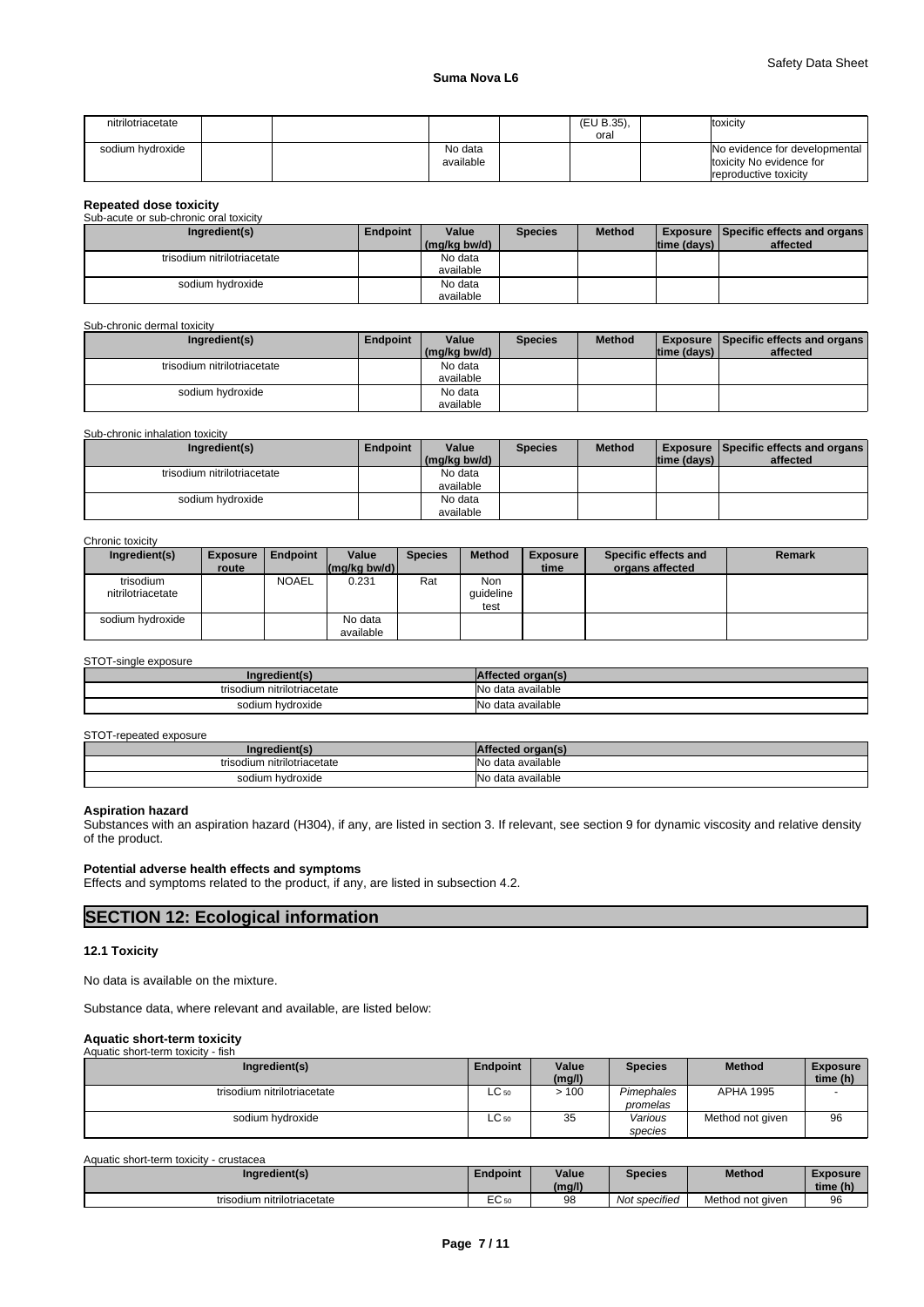| sodium i<br>hvdroxide | $\sim$<br><b>EC 50</b> | 40.4 | Ceriodaphnia | Method not given | 48 |
|-----------------------|------------------------|------|--------------|------------------|----|
|                       |                        |      | SD.          |                  |    |

Aquatic short-term toxicity - algae

| -----                       |             |                 |                |                   |                             |
|-----------------------------|-------------|-----------------|----------------|-------------------|-----------------------------|
| Ingredient(s)               | Endpoint    | Value<br>(mg/l) | <b>Species</b> | <b>Method</b>     | <b>Exposure</b><br>time (h) |
|                             |             |                 |                |                   |                             |
| trisodium nitrilotriacetate | $E1$ C $50$ | 91.5            | Pseudokirchner | OECD 201 (EU C.3) | 72                          |
|                             |             |                 | iella          |                   |                             |
|                             |             |                 | subcapitata    |                   |                             |
| sodium hydroxide            | EC 50       | 22              | Photobacteriu  | Method not given  | 0.25                        |
|                             |             |                 | m              |                   |                             |
|                             |             |                 | phosphoreum    |                   |                             |

Aquatic short-term toxicity - marine species

| Ingredient(s)               | <b>Endpoint</b> | Value     | <b>Species</b> | <b>Method</b> | <b>Exposure</b> |  |
|-----------------------------|-----------------|-----------|----------------|---------------|-----------------|--|
|                             |                 | (mg/l)    |                |               | time (days)     |  |
| trisodium nitrilotriacetate |                 | No data   |                |               |                 |  |
|                             |                 | available |                |               |                 |  |
| sodium hydroxide            |                 | No data   |                |               |                 |  |
|                             |                 | available |                |               |                 |  |

Impact on sewage plants - toxicity to bacteria

| Ingredient(s)               | <b>Endpoint</b> | Value<br>(mg/l)      | <b>Inoculum</b>       | <b>Method</b>    | <b>Exposure</b><br>time |
|-----------------------------|-----------------|----------------------|-----------------------|------------------|-------------------------|
| trisodium nitrilotriacetate | EC 50           | 3200 - 5600          | Pseudomonas<br>putida | Method not given | 8 hour(s)               |
| sodium hydroxide            |                 | No data<br>available |                       |                  |                         |

# **Aquatic long-term toxicity** Aquatic long-term toxicity - fish

| Ingredient(s)               | Endpoint | Value<br>(mg/l)      | <b>Species</b> | <b>Method</b> | <b>Exposure</b><br>time | <b>Effects observed</b> |
|-----------------------------|----------|----------------------|----------------|---------------|-------------------------|-------------------------|
| trisodium nitrilotriacetate |          | No data<br>available |                |               |                         |                         |
| sodium hydroxide            |          | No data<br>available |                |               |                         |                         |

#### Aquatic long-term toxicity - crustacea

| Ingredient(s)               | Endpoint | Value<br>(mg/l) | <b>Species</b> | <b>Method</b> | <b>Exposure</b><br>time | <b>Effects observed</b> |
|-----------------------------|----------|-----------------|----------------|---------------|-------------------------|-------------------------|
| trisodium nitrilotriacetate |          | No data         |                |               |                         |                         |
|                             |          | available       |                |               |                         |                         |
| sodium hydroxide            |          | No data         |                |               |                         |                         |
|                             |          | available       |                |               |                         |                         |

Aquatic toxicity to other aquatic benthic organisms, including sediment-dwelling organisms, if available:

| Ingredient(s)               | Endpoint | Value     | <b>Species</b> | <b>Method</b> | <b>Exposure</b>     | <b>Effects observed</b> |
|-----------------------------|----------|-----------|----------------|---------------|---------------------|-------------------------|
|                             |          | (mg/kg dw |                |               | time (days) $\vert$ |                         |
|                             |          | sediment) |                |               |                     |                         |
| trisodium nitrilotriacetate |          | No data   |                |               |                     |                         |
|                             |          | available |                |               |                     |                         |
| sodium hvdroxide            |          | No data   |                |               |                     |                         |
|                             |          | available |                |               |                     |                         |

#### **Terrestrial toxicity**

Terrestrial toxicity - soil invertebrates, including earthworms, if available:

| Ingredient(s)               | Endpoint | Value<br>(mg/kg dw<br>soil) | <b>Species</b> | <b>Method</b> | <b>Exposure</b><br> time (days) | <b>Effects observed</b> |
|-----------------------------|----------|-----------------------------|----------------|---------------|---------------------------------|-------------------------|
| trisodium nitrilotriacetate |          | No data                     |                |               | $\overline{\phantom{a}}$        |                         |
|                             |          | available                   |                |               |                                 |                         |
| sodium hydroxide            |          | No data                     |                |               |                                 |                         |
|                             |          | available                   |                |               |                                 |                         |

#### Terrestrial toxicity - plants, if available:

| Ingredient(s)               | Endpoint | Value<br>(mg/kg dw | <b>Species</b> | <b>Method</b> | <b>Exposure</b><br> time (days) | <b>Effects observed</b> |  |
|-----------------------------|----------|--------------------|----------------|---------------|---------------------------------|-------------------------|--|
|                             |          | soil)              |                |               |                                 |                         |  |
| trisodium nitrilotriacetate |          | No data            |                |               | $\overline{\phantom{a}}$        |                         |  |
|                             |          | available          |                |               |                                 |                         |  |
| sodium hvdroxide            |          | No data            |                |               |                                 |                         |  |
|                             |          | available          |                |               |                                 |                         |  |

### Terrestrial toxicity - birds, if available:

| Ingredient(s)               | Endpoint | Value     | <b>Species</b> | <b>Method</b> | <b>Exposure</b>    | <b>Effects observed</b> |
|-----------------------------|----------|-----------|----------------|---------------|--------------------|-------------------------|
|                             |          |           |                |               | $ time$ (days) $ $ |                         |
| trisodium nitrilotriacetate |          | No data   |                |               |                    |                         |
|                             |          | available |                |               |                    |                         |
| sodium hydroxide            |          | No data   |                |               |                    |                         |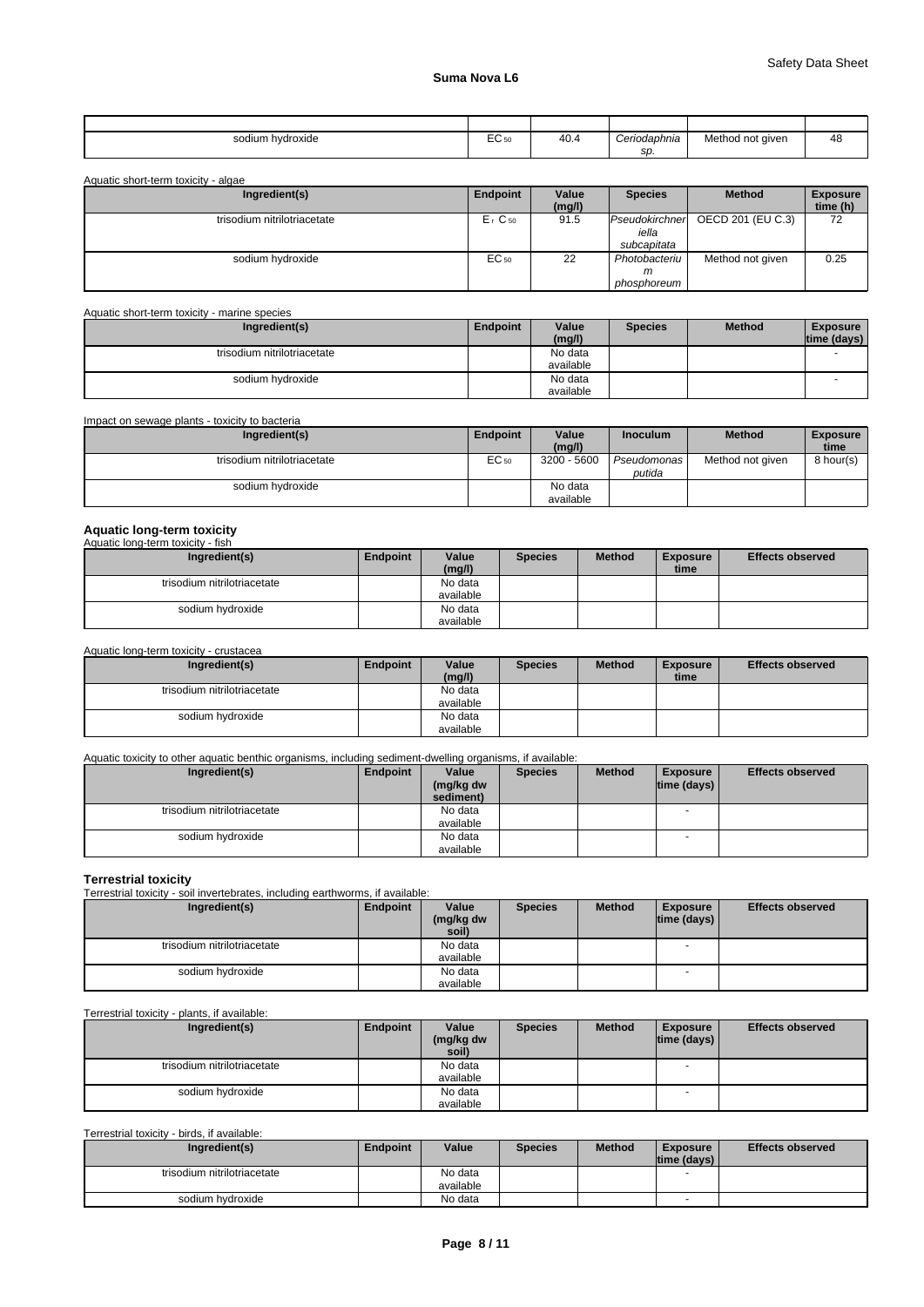|  | $\cdots$<br>available<br>. |  |  |
|--|----------------------------|--|--|
|  |                            |  |  |

Terrestrial toxicity - beneficial insects, if available:

| Ingredient(s)               | Endpoint | Value<br>(mg/kg dw<br>soil) | <b>Species</b> | <b>Method</b> | <b>Exposure</b><br>$ time$ (days) $ $ | <b>Effects observed</b> |
|-----------------------------|----------|-----------------------------|----------------|---------------|---------------------------------------|-------------------------|
| trisodium nitrilotriacetate |          | No data                     |                |               | $\overline{\phantom{a}}$              |                         |
|                             |          | available                   |                |               |                                       |                         |
| sodium hydroxide            |          | No data                     |                |               |                                       |                         |
|                             |          | available                   |                |               |                                       |                         |

#### Terrestrial toxicity - soil bacteria, if available:

| Ingredient(s)               | Endpoint | Value<br>(mg/kg dw<br>soil) | <b>Species</b> | <b>Method</b> | <b>Exposure</b><br>$ time$ (days) $ $ | <b>Effects observed</b> |
|-----------------------------|----------|-----------------------------|----------------|---------------|---------------------------------------|-------------------------|
| trisodium nitrilotriacetate |          | No data                     |                |               |                                       |                         |
|                             |          | available                   |                |               |                                       |                         |
| sodium hydroxide            |          | No data                     |                |               |                                       |                         |
|                             |          | available                   |                |               |                                       |                         |

#### **12.2 Persistence and degradability**

#### **Abiotic degradation**

Abiotic degradation - photodegradation in air, if available:

| Indredi             | Half-life time | <b>Method</b>       | Evaluation                               | 10000<br>четат. |
|---------------------|----------------|---------------------|------------------------------------------|-----------------|
| hvdroxide<br>sodium | second(s)      | Method<br>not given | .<br><b>Rapidly</b><br>/ photodegradable |                 |

Abiotic degradation - hydrolysis, if available:

Abiotic degradation - other processes, if available:

#### **Biodegradation**

Ready biodegradability - aerobic conditions

| Ingredient(s)               | <b>Inoculum</b> | Analytical         | DT 50            | <b>Method</b> | <b>Evaluation</b>         |
|-----------------------------|-----------------|--------------------|------------------|---------------|---------------------------|
|                             |                 | method             |                  |               |                           |
| trisodium nitrilotriacetate |                 | <b>BOD</b> removal | 90 - 100 % in 28 | OECD 301B     | Readily biodegradable     |
|                             |                 |                    | day(s)           |               |                           |
| sodium hydroxide            |                 |                    |                  |               | Not applicable (inorganic |
|                             |                 |                    |                  |               | substance)                |

Ready biodegradability - anaerobic and marine conditions, if available:

Degradation in relevant environmental compartments, if available:

#### **12.3 Bioaccumulative potential**  $\mathsf{P}$ r (log Kow)

| Ingredient(s)               | Value             | <b>Method</b>    | <b>Evaluation</b>                                | Remark |
|-----------------------------|-------------------|------------------|--------------------------------------------------|--------|
| trisodium nitrilotriacetate | $-13.2$           | Method not given | No bioaccumulation expected                      |        |
| sodium hvdroxide            | No data available |                  | INot relevant. does not<br><b>Ibioaccumulate</b> |        |

#### Bioconcentration factor (BCF)

| Ingredient(s)     | Value             | <b>Species</b> | <b>Method</b>    | <b>Evaluation</b>           | Remark |
|-------------------|-------------------|----------------|------------------|-----------------------------|--------|
| trisodium         | ີ                 |                | Method not aiven | No bioaccumulation expected |        |
| nitrilotriacetate |                   |                |                  |                             |        |
| sodium hydroxide  | No data available |                |                  |                             |        |

### **12.4 Mobility in soil**

Adsorption/Desorption to soil or sediment

| Ingredient(s)               | <b>Adsorption</b><br>coefficient<br>Loa Koc | <b>Desorption</b><br>coefficient<br>Log Koc(des) | <b>Method</b> | Soil/sediment<br>type | <b>Evaluation</b>                                 |
|-----------------------------|---------------------------------------------|--------------------------------------------------|---------------|-----------------------|---------------------------------------------------|
| trisodium nitrilotriacetate | I No data available I                       |                                                  |               |                       | Adsorption to solid soil<br>bhase is not expected |
| sodium hvdroxide            | I No data available I                       |                                                  |               |                       | Mobile in soil                                    |

#### **12.5 Results of PBT and vPvB assessment**

Substances that fulfill the criteria for PBT/vPvB, if any, are listed in section 3.

#### **12.6 Other adverse effects**

No other adverse effects known.

### **SECTION 13: Disposal considerations**

#### **13.1 Waste treatment methods Waste from residues / unused products:**

The concentrated contents or contaminated packaging should be disposed of by a certified handler or according to the site permit. Release of waste to sewers is discouraged. The cleaned packaging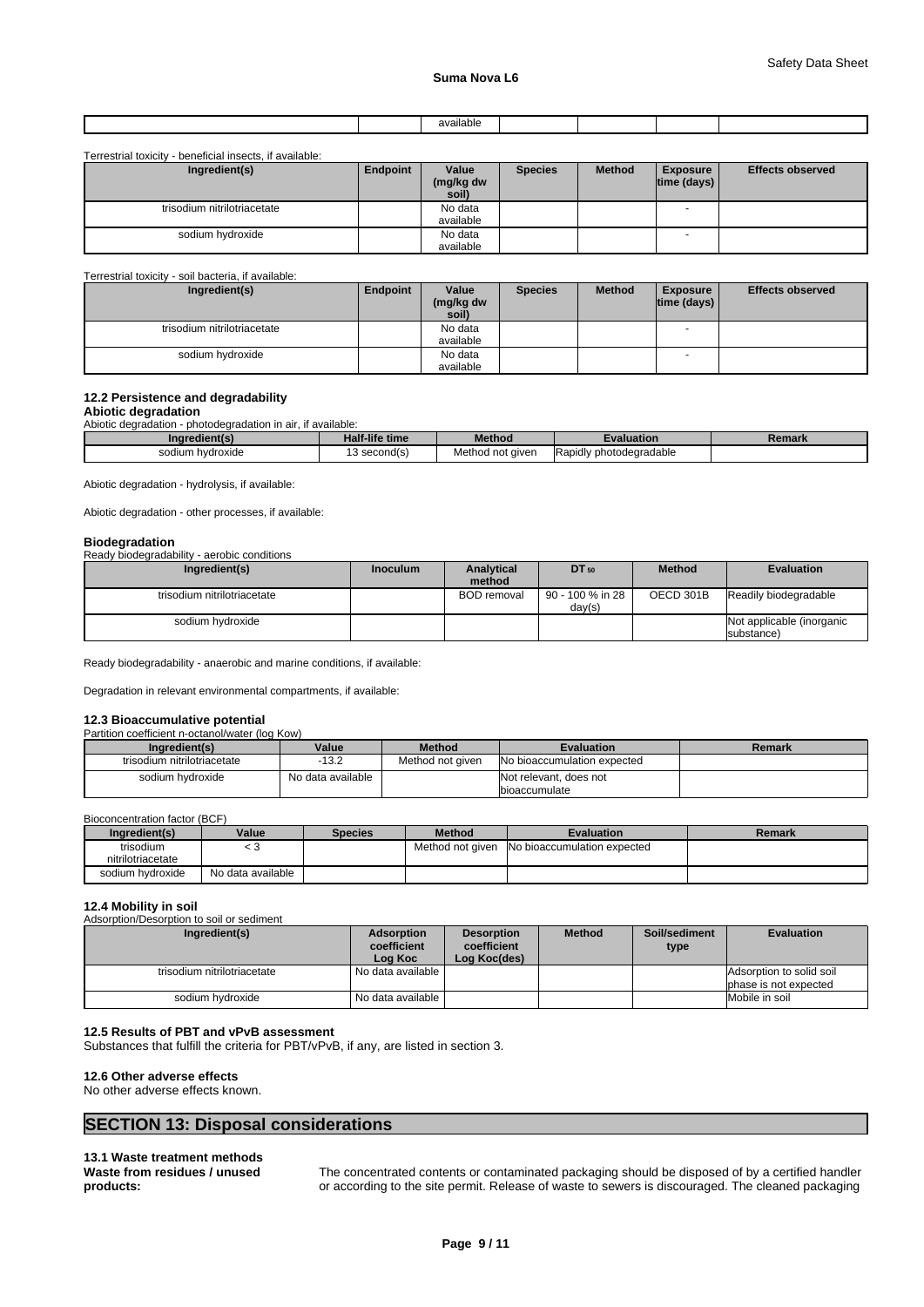#### **Suma Nova L6**

**European Waste Catalogue:** 20 01 15\* - alkalines.

**Empty packaging**

material is suitable for energy recovery or recycling in line with local legislation.

**Recommendation:** Dispose of observing national or local regulations.<br> **Suitable cleaning agents:** Water, if necessary with cleaning agent. Water, if necessary with cleaning agent.

### **SECTION 14: Transport information**

**Land transport (ADR/RID), Sea transport (IMDG), Air transport (ICAO-TI / IATA-DGR) 14.1 UN number:** 1824 **14.2 UN proper shipping name: 14.3 Transport hazard class(es): Class:** 8 **Label(s):** 8 **14.4 Packing group:** II **14.5 Environmental hazards: Environmentally hazardous:** No **Marine pollutant:** No **14.6 Special precautions for user:** None known. **14.7 Transport in bulk according to Annex II of MARPOL and the IBC Code:** The product is not transported in bulk tankers. **Other relevant information: ADR Classification code:** C5 Sodium hydroxide solution

**Tunnel restriction code:** E

**Hazard identification number:** 80

**IMO/IMDG**

**EmS:** F-A, S-B

The product has been classified, labelled and packaged in accordance with the requirements of ADR and the provisions of the IMDG Code Transport regulations include special provisions for certain classes of dangerous goods packed in limited quantities.

### **SECTION 15: Regulatory information**

#### **15.1 Safety, health and environmental regulations/legislation specific for the substance or mixture**

#### **EU regulations:**

• Regulation (EC) No 1272/2008 - CLP

• Regulation (EC) No. 1907/2006 - REACH

• Regulation (EC) No. 648/2004 - Detergents regulation

**Authorisations or restrictions (Regulation (EC) No 1907/2006, Title VII respectively Title VIII):** Not applicable.

| Ingredients according to EC Detergents Regulation 648/2004 |             |
|------------------------------------------------------------|-------------|
| NTA (nitrilotriacetic acid) and salts thereof              | $5 - 15 \%$ |
| phosphonates                                               | $< 5 \%$    |

#### **15.2 Chemical safety assessment**

A chemical safety assessment has not been carried out on the mixture

### **SECTION 16: Other information**

*The information in this document is based on our best present knowledge. However, it does not constitute a guarantee for any specific product features and does not establish a legally binding contract*

#### **SDS code:** MSDS1462 **Version:** 06.1 **Revision:** 2018-01-25

**Reason for revision:** This data sheet contains changes from the previous version in section(s):, 2, 3, 16

### **Classification procedure**

The classification of the mixture is in general based on calculation methods using substance data, as required by Regulation (EC) No 1272/2008. If for certain classifications data on the mixture is available or for example bridging principles or weight of evidence can be used for classification, this will be indicated in the relevant sections of the Safety Data Sheet. See section 9 for physical chemical properties, section 11 for toxicological information and section 12 for ecological information.